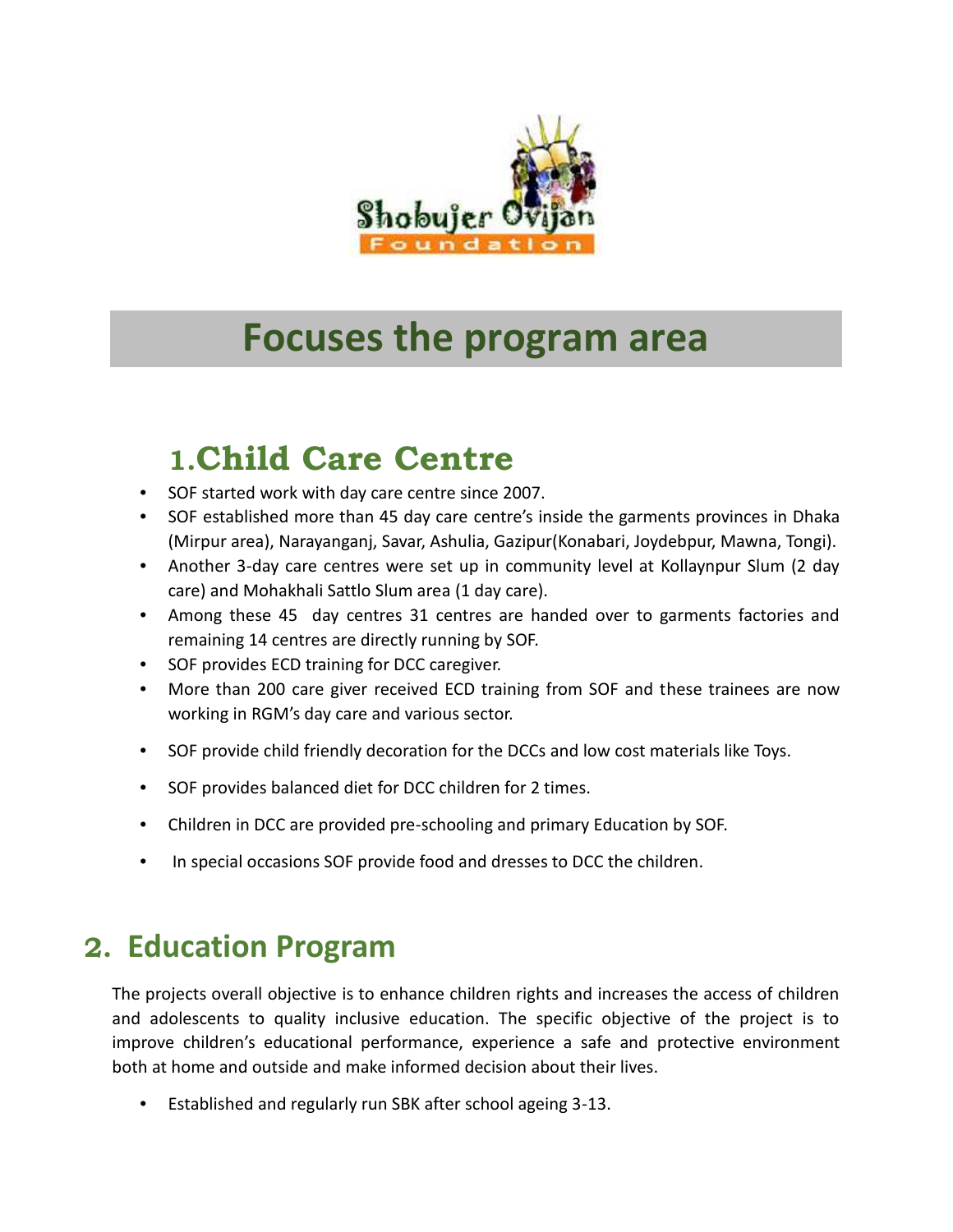- Provide Education material .
- Enrol not in school children in near primary school.
- Child Protection
- Provide extra curricular activities to the children including drawing, singing, drama
- Awareness on child labor , child trafficking, child rights, early marriage, hygiene promotion including covid 19
- Provide counselling to children and their families .

### **3. Workers Rights**

#### **3.1 RMG Workers:**

- Formed RMG workers group
- Established day care centre at garments.
- Activate and reactivate committees (Anti-harassment, safety, PC committee, Monitoring Committee).
- Provide regular session on Migration and trafficking related awareness.
- Provide training on BLA, GBV, Workers rights & Trade union, leadership development, SRHR, Life- skill based education.
- Arrange national consultation meeting with trade union, different stakeholders related to the field.
- Provide direct health service and medical support
- Provide legal support
- Provide Seed capital for workers employment
- Provide Occupational Health & Safety training
- Developed IEC materials on Workers right
- Made a documentary on Workers rights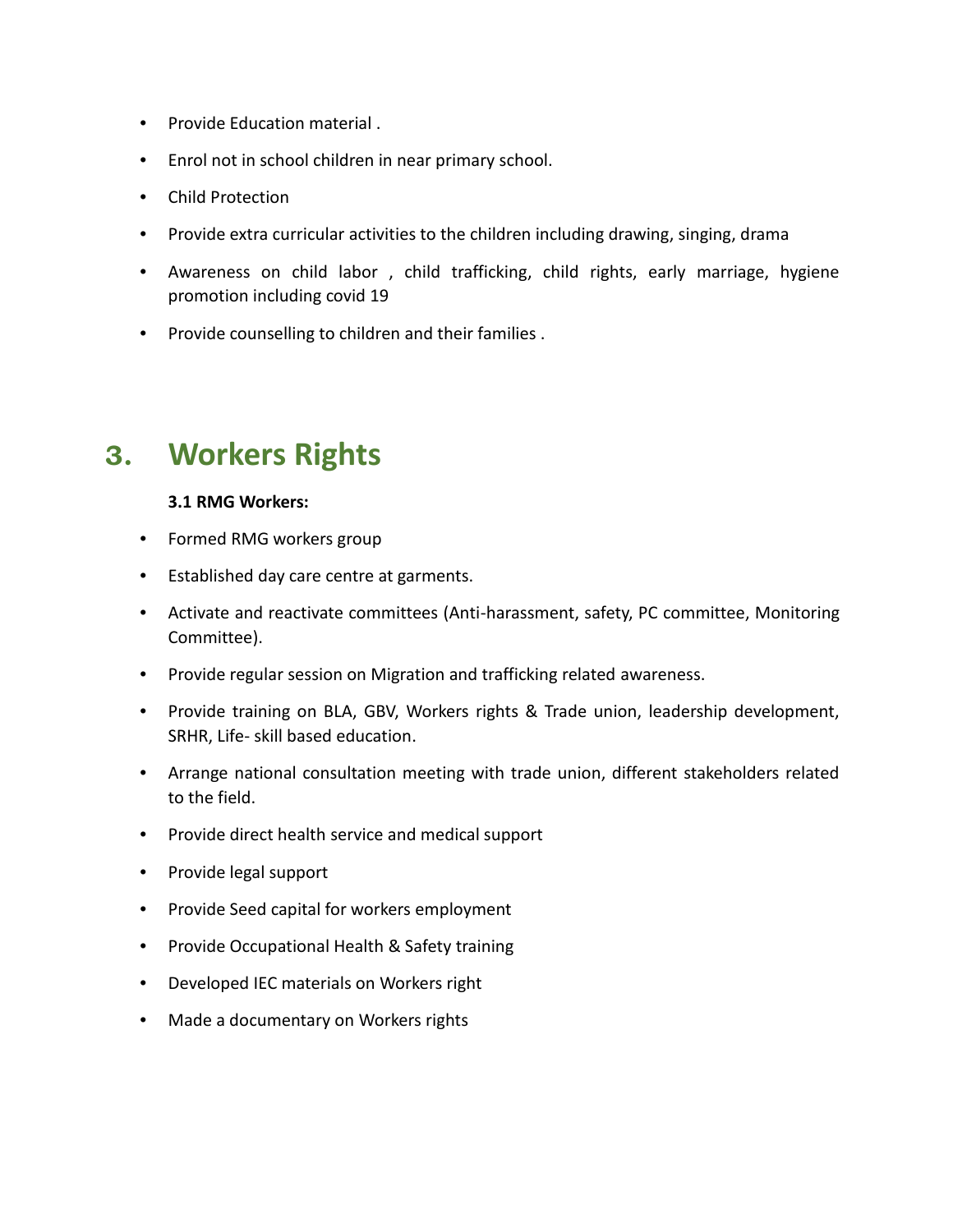### **3.2 Domestic Workers:**

- Formed domestic workers group
- Provide training on BLA, GBV, Workers Rights, leadership, life skill based education, social dialogue between domestic workers and employers
- Provide adult literacy service
- Awareness session on domestic workers policy 2015 for domestic workers and employers.
- Create awareness on migration and trafficking
- Provide day care support for their children
- Formed participatory Monitoring committee
- Provide direct health service & medical support
- Provide Seed capital for workers employment

### **3.4 Migrant Workers:**

- Awareness raising program on Migrant workers rights
- Formed change maker group with returnee migrant worker.
- Provide counselling and mental health service for the returnee migrant and their family
- Provide seed capital to the returnee migrant for their employment
- Provide regular session to the migrant workers family.
- Provide referral service to the migrant workers
- Carry out national level advocacy program

Regular national consultancy with trade union, government, agency, women led organization and migration led organization.